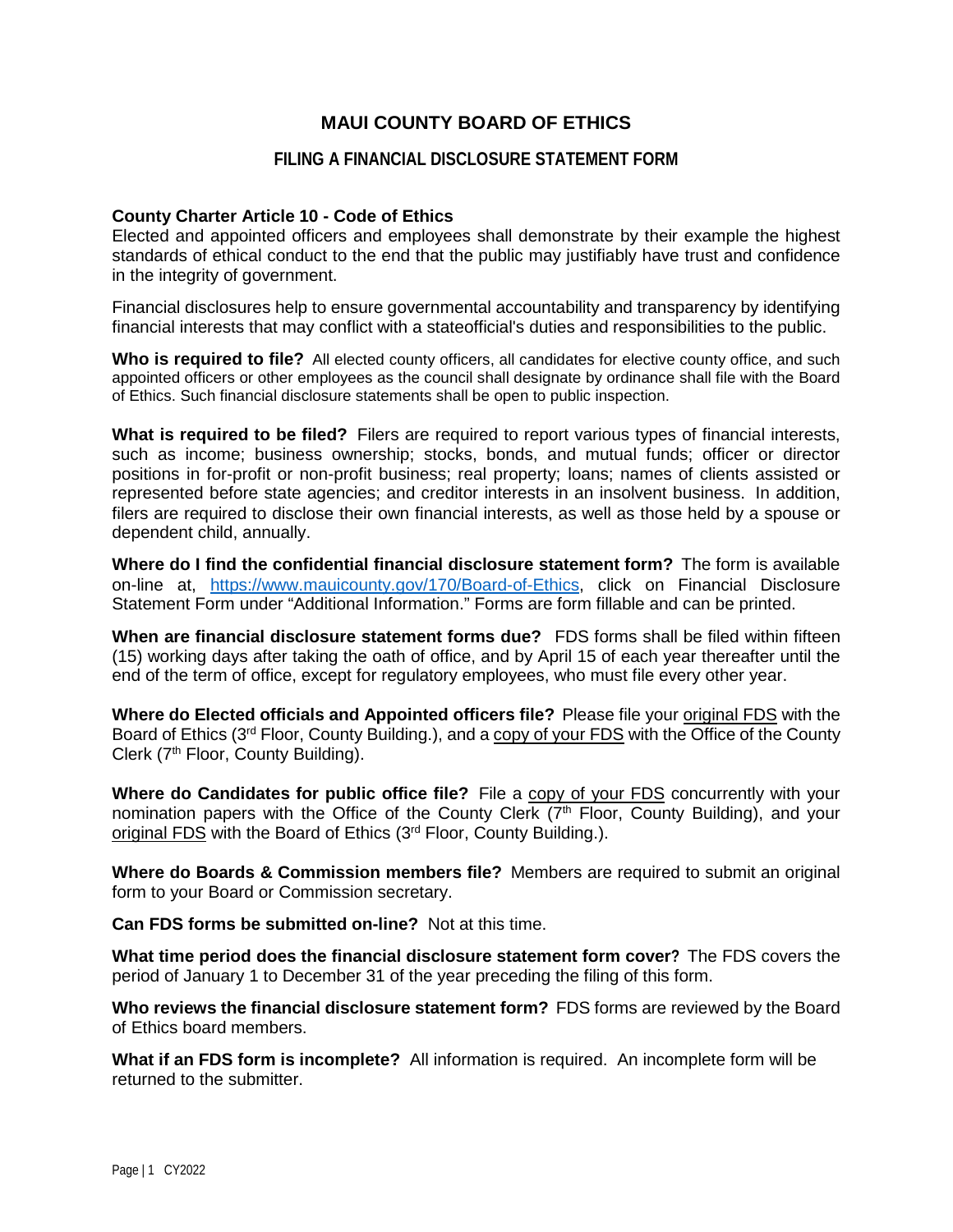## **ITEM-BY-ITEM DETAILED INSTRUCTIONS FOR COMPLETING THE FINANCIAL DISCLOSURE FORM**

In accordance with the ordinances of the County of Maui and Rules of the Maui County Board of Ethics, the information provided on the following pages filed by designated County Officials and Candidates shall be open to the public. Information provided by County Board or Commission members shall be CONFIDENTIAL and is not for public distribution.

Answer all questions for **yourself, your spouse, and dependent child(ren)**.

Use the below abbreviations where designated on the form.

| $F$ for Filer | DC for Dependent Child(ren)                    |
|---------------|------------------------------------------------|
| SP for Spouse | JT for Joint Interests of the spouse and filer |

## **Complete ALL items on the form.**

Do **NOT** fill empty fields with "N/A" or "None." Check the box □ if None.

Need additional space? Check the box, "Additional Sheets Attached."

Make a copy of your completed form for your records for future reference.

Except when reporting gifts, disclosures need not be made by exact dollar amounts but may be reported by "range of value" and need not be reported in values less than \$1,000. You may indicate the value of a reportable interest by using the appropriate letter.

#### **\*For dollar amount value, please use appropriate letter code from below**:

- (A) \$1,000 to \$9,999 (D) \$50,000 to \$99,999 (G) \$500,000 or more
- (B) \$10,000 to \$24,999 (E) \$100,000 to \$199,999
- (C) \$25,000 to \$49,999 (F) \$200,000 to \$499,999
- **PAGE 1** Filer shall complete all listed items: Name(s), Mailing address, Type of Filing, and Who is the Filer.
	- First-time filing newly elected, appointed or concurrently with nomination papers.
	- Annual filer– updated annual.
	- Interim filing– updated information or any changes on previous FDS form must be submitted within 30 days.
	- Candidate for public office filer filer's office/district and date of filing nomination papers with County clerk.
	- Elected or appointed official of the County of Maui filer– filer's position title, and date of oath of office.
	- Board or Commission member filer filer's board/commission name and date of appointment (Month & Year)

**ITEM NO. 1 – Source of Income.** Income means gross income as defined by the Internal Revenue Code Section 61. Report **ALL** sources (salary, wages and retirement income, selfemployment) for services rendered, by you, your spouse, and dependent child(ren) for the previous calendar year and the nature of services rendered; **EXCEPT** for social security income, unemployment income, or inheritances. List the companies name and address, an individual(s) name and address, or any entity paying income to you, your spouse, or dependent child(ren).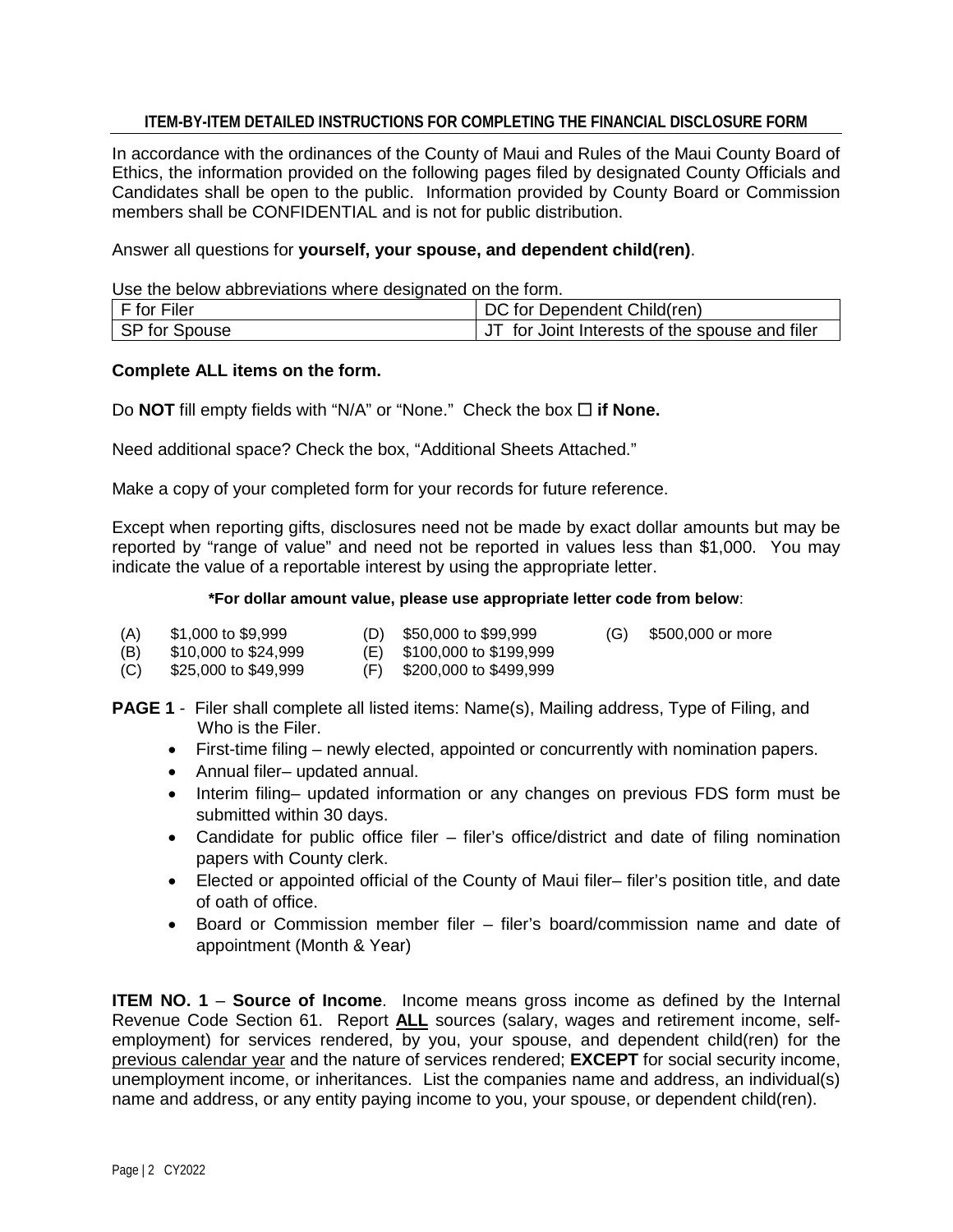**ITEM NO. 2** - **Other Earnings, Income, or Compensation Received in Any Form.** Report what "type" of income was received in the previous year or what did you do to receive such income? Other gross income includes, but is not limited to: income gained from business interests, capital gain from sale of real or personal property, rental income, interest income, dividends, royalties, forgiveness of a loan, or any other income reported in your federal and state income tax returns.

**ITEM NO. 3 – Each Ownership or Beneficial Interest Held in any Business or Company Doing Business in the State of Hawaii.** Business entities include, but are not limited to, sole proprietorships, partnerships, limited partnerships, limited liability companies, publicly or closely held corporations that are held in whole or in part. Describe what services do you or they provide

**ITEM NO. 4 – Identify Each Insolvent Business That Currently Owes You A Debt.** List any business unable to satisfy creditors or discharge liabilities to you, your spouse, joint or dependent child(ren) and the amount owed.

**ITEM NO. 5 – Debt.** Report the name of each creditor(s) and current debt to whom you, your spouse and dependent child(ren) owe if greater than \$1,000 at time of filing this disclosure. Includes, mortgages, car loans, credit cards, and student loans.

**ITEM NO. 6 – Real Property Interests of Any Kind in the State of Hawaii. Exclude personal residence.** If real property interests are owned by a business entity, hui, or partnerships, indicate name of entity and general partner held during the preceding year. Report percentage of each person's interest in the property and estimated value. You may use tax assessed value.

**ITEM NO. 7 – Officer, Director, Board Member or Trustee Position(s).** List all officership, directorship, trusteeship, or other fiduciary position held currently and the previous year in a business, including corporations, associations, unions, partnerships, trusts, or foundations, and nonprofit businesses and associations. Report the annual compensation received, if any, and the term of office.

**ITEM NO. 8 – Clients Represented by You (filer) Before County Agencies**. List all persons, firms, or organizations, you personally have represented or testified on behalf of before County agencies currently or in the 12 months preceding the date of filing. Report which particular County agencies involved.

**ITEM NO. 9 – Gifts Received Within the 12 Months Preceding Date of Filing.** Board of Ethics Rules Section §04-101-42(a)(9) Contents of disclosure. states, Financial Disclosure Statements shall include "a description of any gift or gifts, valued singly or in the aggregate at \$50 or more, from a single source, received directly or indirectly by the person, the person's spouse or dependent child within the preceding twelve months, the name of the source, the date the gift was received, and an estimate of the value of the gift, provided, however, that the following need not be included:

- (A) Gifts received by will or intestate succession or by way of any inter vivos or testamentary trust established by a spouse or ancestor.
- (B) Gifts from a spouse, fiancée, any consanguinity or the spouse of such a relative. A gift from any such person is a reportable gift if the person is acting as an agent or intermediary for any person not covered by this paragraph.
- (C) Political campaign contributions that comply with the law.
- (D) Gifts which are not used and which, within thirty days after receipt, are returned to the donor or delivered to a charitable organization without being claimed as a charitable organization without being claimed as a charitable contribution for tax purposes.
- (E) Exchanges of approximately equal value on holidays, birthdays, or special occasions.
- (F) Anything available to or distributed to the public generally without regard to the official status of the recipient.
- (G) Gifts offered to the County and received under chapter 3.56, Maui County Code."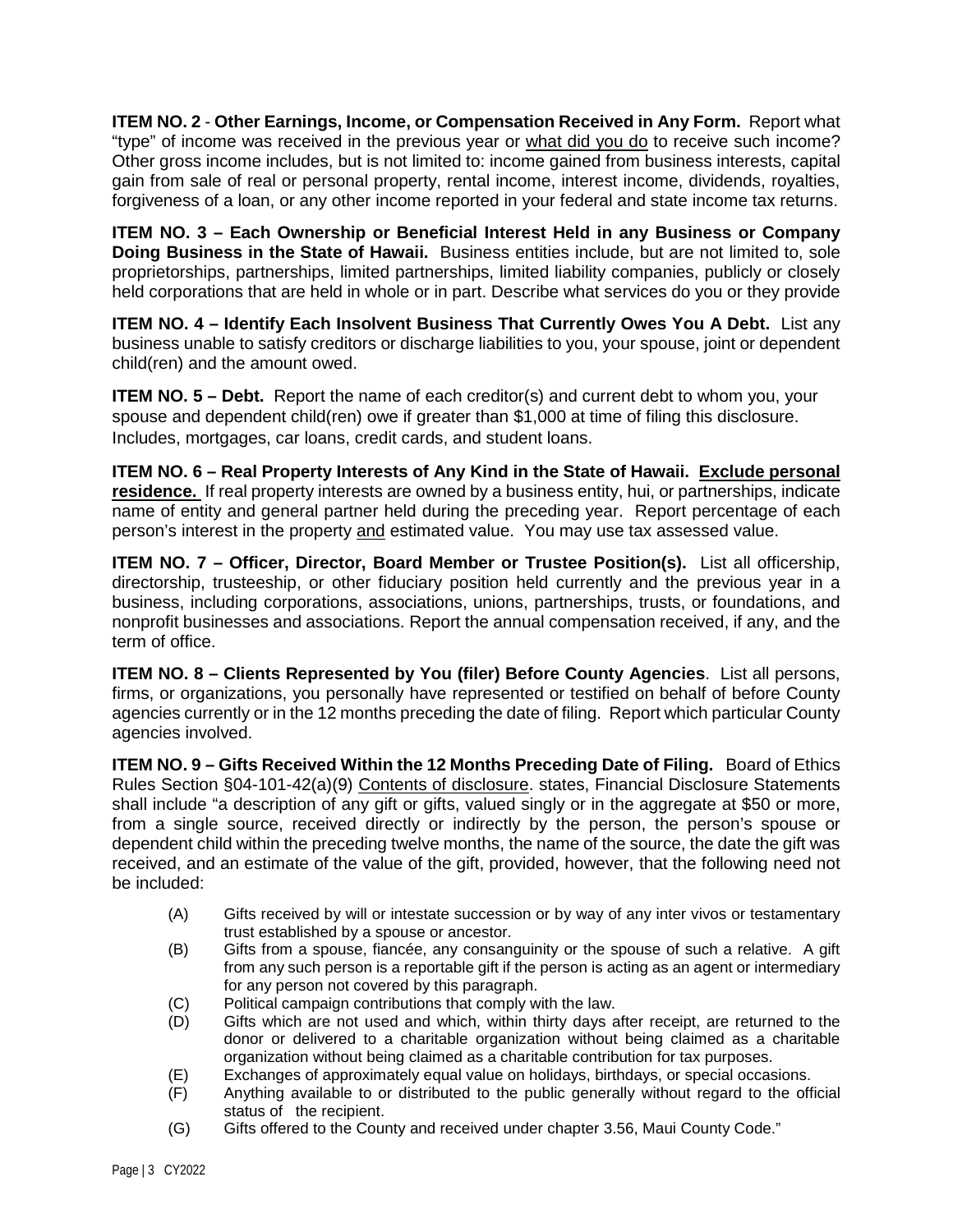# **MAUI COUNTY BOARD OF ETHICS** c/o Department of the Corporation Counsel 200 South High Street, 3rd Floor, Wailuku, Maui, Hawaii 96793 Phone: 808-270-7740 Facsimile: 808-270-7152

# **FINANCIAL DISCLOSURE STATEMENT (FDS) FORM**

| <b>LEGAL NAME OF FILER:</b> |                                                                                                                  |                                                                                                                                     |                                             |
|-----------------------------|------------------------------------------------------------------------------------------------------------------|-------------------------------------------------------------------------------------------------------------------------------------|---------------------------------------------|
|                             |                                                                                                                  |                                                                                                                                     |                                             |
|                             |                                                                                                                  | <b>OTHER NAMES:</b> (List other names you currently use, or have used, in public discourse or business.)                            |                                             |
| Do you have a spouse?       | Do you have dependent child(ren)?                                                                                | Check $(x)$ Yes _______ or No _______<br>Check $(x)$ Yes ________ or No _______                                                     |                                             |
|                             | <b>MAILING ADDRESS &amp; CONTACT INFORMATION:</b>                                                                |                                                                                                                                     |                                             |
|                             |                                                                                                                  |                                                                                                                                     |                                             |
|                             |                                                                                                                  |                                                                                                                                     | *Mobile No.: ______________________________ |
|                             |                                                                                                                  |                                                                                                                                     |                                             |
|                             | This is $my$ <sub>__</sub> $\Box$ First-time filing<br>(check one) $\Box$ Annual filing<br>$\Box$ Interim filing |                                                                                                                                     |                                             |
| lama<br>(check one)         | <b>Candidate for Public Office</b>                                                                               |                                                                                                                                     |                                             |
|                             |                                                                                                                  | <b>Elected or Appointed Official of the County of Maui</b><br>Date of Oath of Office: <u>contained</u> and a set of Oath of Office: |                                             |
|                             | <b>Board or Commission Member</b>                                                                                |                                                                                                                                     |                                             |

# **YOU'RE REQUIRED TO COMPLETE ALL INFORMATION ON THE FORM**

YOUR FORM WILL BE RETURNED IF INCOMPLETE (PLEASE REFERENCE INSTRUCTION SHEET FOR COMPLETING FDS FORM)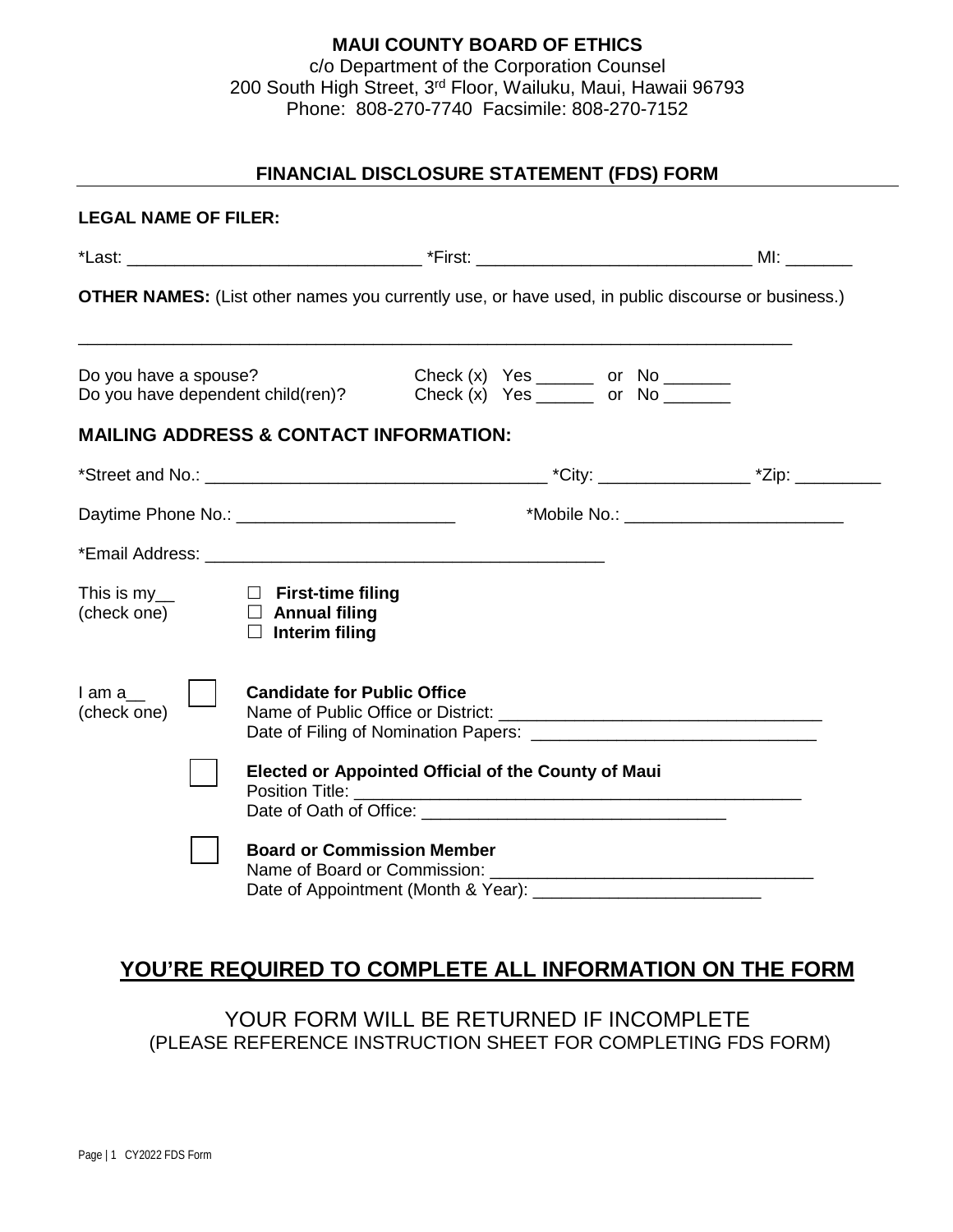| <b>ITEM 1 - SOURCE OF INCOME</b> (from previous calendar year)                 |                                                                                          |                                                            |  |  |
|--------------------------------------------------------------------------------|------------------------------------------------------------------------------------------|------------------------------------------------------------|--|--|
| <b>OCCUPATION</b><br>JOB TITLE, NATURE OF BUSINESS OR, TYPE<br>OF ORGANIZATION | BUSINESS, ORGANIZATION NAME,<br>OR SOURCE OF RETIREMENT<br><b>INCOME AND THE ADDRESS</b> | <b>ANNUAL</b><br><b>COMPENSATION</b><br>(use letter codes) |  |  |
| *FILER                                                                         |                                                                                          |                                                            |  |  |
|                                                                                |                                                                                          |                                                            |  |  |
|                                                                                |                                                                                          |                                                            |  |  |
| <b>Check Box if None</b><br>$\Box$                                             |                                                                                          |                                                            |  |  |
| <b>SPOUSE</b>                                                                  |                                                                                          |                                                            |  |  |
|                                                                                |                                                                                          |                                                            |  |  |
|                                                                                |                                                                                          |                                                            |  |  |
|                                                                                |                                                                                          |                                                            |  |  |
|                                                                                |                                                                                          |                                                            |  |  |
| <b>Check Box if None</b><br>П                                                  |                                                                                          |                                                            |  |  |
| <b>DEPENDENT CHILD(REN)</b>                                                    |                                                                                          |                                                            |  |  |
|                                                                                |                                                                                          |                                                            |  |  |
|                                                                                |                                                                                          |                                                            |  |  |
| <b>Check Box if None</b>                                                       |                                                                                          |                                                            |  |  |
|                                                                                |                                                                                          |                                                            |  |  |

# **CHECK HERE IF ADDITIONAL SHEETS ATTACHED**

| ITEM 2 – OTHER EARNINGS, INCOME, OR COMPENSATION RECEIVED IN ANY FORM      |                                               |                                                 |                                     |  |
|----------------------------------------------------------------------------|-----------------------------------------------|-------------------------------------------------|-------------------------------------|--|
| F, SP,<br>JT, DC                                                           | TYPE OF INCOME OR SERVICES<br><b>RENDERED</b> | WHERE IS INCOME OR<br><b>COMPENSATION FROM?</b> | ANNUAL AMOUNT<br>(use letter codes) |  |
|                                                                            |                                               |                                                 |                                     |  |
| $\Box$ Check Box if None<br><b>Check Box if additional sheets attached</b> |                                               |                                                 |                                     |  |

| ITEM 3 - EACH OWNERSHIP OR BENEFICIAL INTEREST HELD IN ANY BUSINESS OR COMPANY<br><b>DOING BUSINESS IN THE STATE OF HAWAII</b> |                         |                |                                                  |  |
|--------------------------------------------------------------------------------------------------------------------------------|-------------------------|----------------|--------------------------------------------------|--|
| NAME AND ADDRESS<br>OF BUSINESS                                                                                                | <b>TYPE OF BUSINESS</b> | % OF OWNERSHIP | <b>VALUE OF INVESTMENT</b><br>(use letter codes) |  |
|                                                                                                                                |                         |                |                                                  |  |
|                                                                                                                                |                         |                |                                                  |  |
|                                                                                                                                |                         |                |                                                  |  |
| $\Box$ Check Box if None                                                                                                       |                         |                | <b>Check Box if additional sheets attached</b>   |  |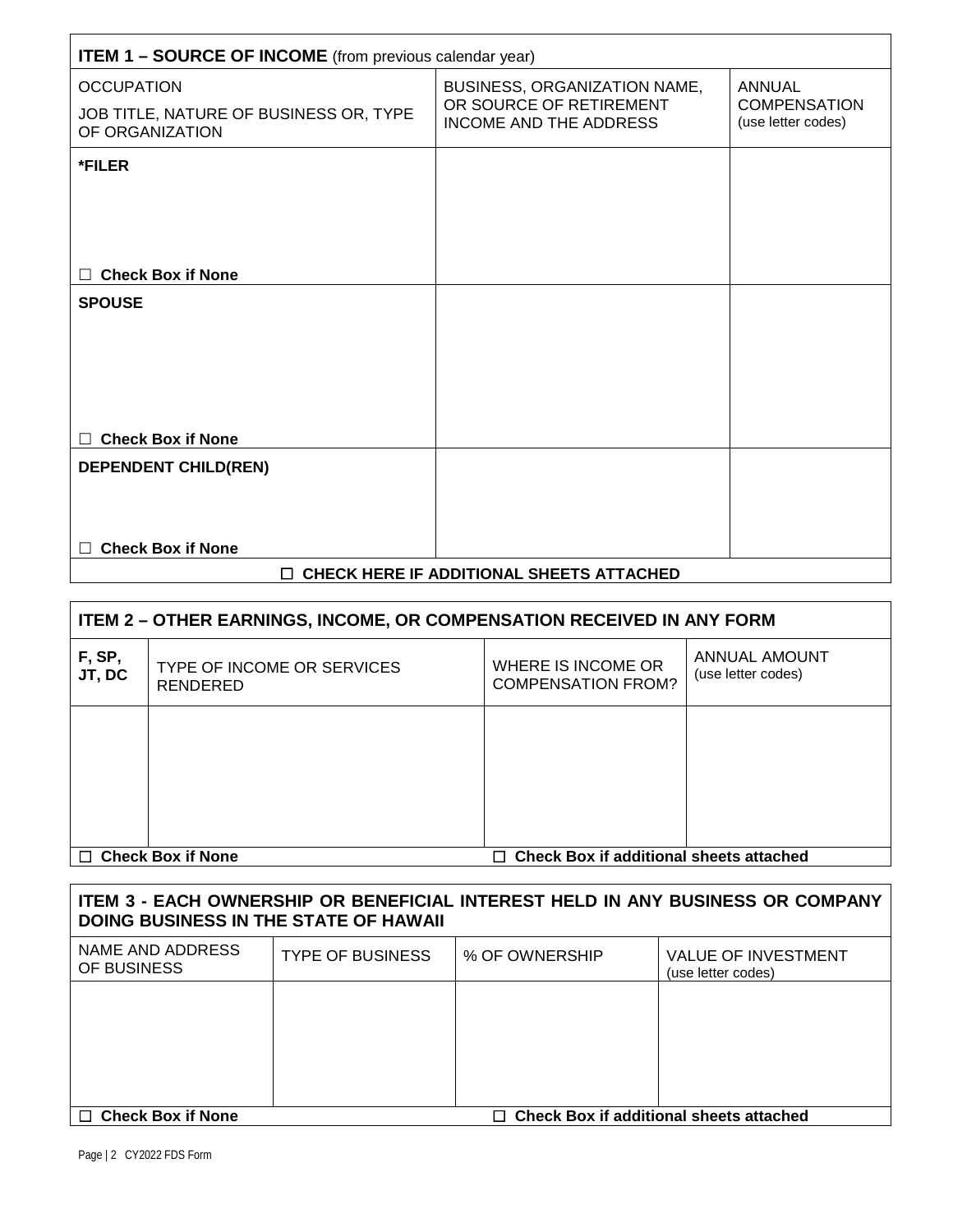| <b>ITEM 4 - IDENTIFY EACH INSOLVENT BUSINESS THAT CURRENTLY OWES YOU A DEBT</b> |                                        |  |                                               |  |
|---------------------------------------------------------------------------------|----------------------------------------|--|-----------------------------------------------|--|
| F, SP<br>JT, DC                                                                 | NAME AND ADDRESS OF INSOLVENT BUSINESS |  | AMOUNT OWED BY BUSINESS<br>(use letter codes) |  |
|                                                                                 |                                        |  |                                               |  |
|                                                                                 |                                        |  |                                               |  |
| $\Box$ Check Box if additional sheets attached<br><b>Check Box if None</b>      |                                        |  |                                               |  |

| <b>ITEM 5 - DEBT</b> |                           |  |                                                |
|----------------------|---------------------------|--|------------------------------------------------|
| F, SP<br>JT, DC      | NAME OF CREDITORS OR DEBT |  | <b>AMOUNT OWED</b><br>(use letter codes)       |
|                      |                           |  |                                                |
|                      |                           |  |                                                |
|                      |                           |  |                                                |
|                      |                           |  |                                                |
|                      |                           |  |                                                |
| $\Box$               | <b>Check Box if None</b>  |  | $\Box$ Check Box if additional sheets attached |

| <b>ITEM 6 - REAL PROPERTY INTERESTS OF ANY KIND IN THE STATE OF HAWAII</b>            |                                                                   |                |                                              |  |
|---------------------------------------------------------------------------------------|-------------------------------------------------------------------|----------------|----------------------------------------------|--|
| STREET ADDRESS<br>OR.<br>TAX MAP KEY NO.                                              | <b>OWNERSHIP NAME,</b><br>OR BUSINESS NAME<br><b>AND PARTNERS</b> | % OF OWNERSHIP | VALUE OF YOUR INTEREST<br>(use letter codes) |  |
|                                                                                       |                                                                   |                |                                              |  |
|                                                                                       |                                                                   |                |                                              |  |
|                                                                                       |                                                                   |                |                                              |  |
|                                                                                       |                                                                   |                |                                              |  |
| <b>Check Box if additional sheets attached</b><br><b>Check Box if None</b><br>П.<br>П |                                                                   |                |                                              |  |

| <b>ITEM 7- OFFICER, DIRECTOR, BOARD MEMBER OR TRUSTEE POSITION(S) HELD</b> |                                                 |                              |                                              |  |
|----------------------------------------------------------------------------|-------------------------------------------------|------------------------------|----------------------------------------------|--|
| F, SP<br>JT, DC                                                            | NAME AND ADDRESS OF<br>ORGANIZATION OR BUSINESS | <b>TYPE OF POSITION HELD</b> | NATURE OF BUSINESS OR<br><b>ORGANIZATION</b> |  |
|                                                                            |                                                 |                              |                                              |  |
|                                                                            |                                                 |                              |                                              |  |
| <b>Check Box if None</b><br>$\Box$ Check Box if additional sheets attached |                                                 |                              |                                              |  |